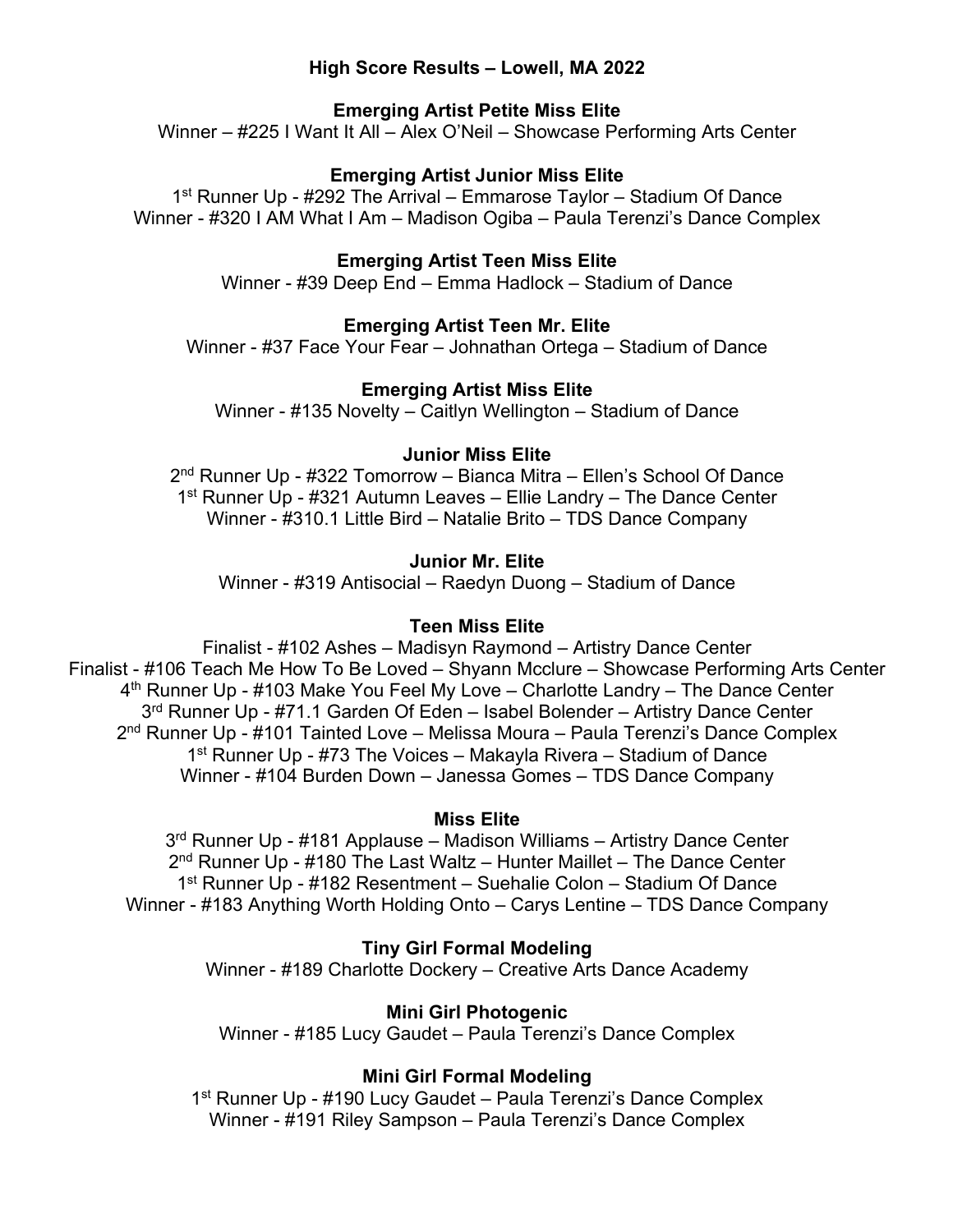## **Mini Girl Fashion Modeling**

1<sup>st</sup> Runner Up - #197 Lucy Gaudet – Paula Terenzi's Dance Complex Winner - #196 Riley Sampson – Paula Terenzi's Dance Complex

## **Young Girl Photogenic**

2<sup>nd</sup> Runner Up - #187 Madison Ogiba - Paula Terenzi's Dance Complex 1<sup>st</sup> Runner Up - #188 Lia Gaudet - Paula Terenzi's Dance Complex Winner - #186 Nora Pawl - Paula Terenzi's Dance Complex

## **Young Girl Formal Modeling**

2<sup>nd</sup> Runner Up – #192 Nora Pawl - Paula Terenzi's Dance Complex 1<sup>st</sup> Runner Up - #194 Lia Gaudet - Paula Terenzi's Dance Complex Winner - #193 Madison Ogiba – Paula Terenzi's Dance Complex

## **Young Girl Fashion Modeling**

2<sup>nd</sup> Runner Up – #198 Nora Pawl - Paula Terenzi's Dance Complex 1st Runner Up – #200 Lia Gaudet – Paula Terenzi's Dance Complex Winner - #199 Madison Ogiba – Paula Terenzi's Dance Complex

### **Teen Girl Photogenic**

2nd Runner Up - #1 Melissa Moura – Paula Terenzi's Dance Complex 1st Runner Up - #2 Madisyn Raymond – Artistry Dance Center Winner - #3 Alyssa Babineau – Paula Terenzi's Dance Complex

## **Teen Girl Formal Modeling**

Winner - #195 Melissa Moura - Paula Terenzi's Dance Complex

### **Teen Girl Fashion Modeling**

Winner - #201 Melissa Moura - Paula Terenzi's Dance Complex

## **Senior Girl Photogenic**

1<sup>st</sup> Runner Up - #4 Madison Williams – Artistry Dance Center Winner - #5 Toni Bilodeau – Paula Terenzi's Dance Complex

### **Overall Model**

Winner - Madison Ogiba - Paula Terenzi's Dance Complex

### **Tiny Recreational Solo**

1st Place - #219 I'm Cute – Roskie Karbassi – Creative Arts Dance Academy

## **Mini Recreational Solo**

5<sup>th</sup> Place - #221 Let's Get Loud – Olivia Gray – Creative Arts Dance Academy  $4<sup>th</sup>$  Place - #223 My Love – Piper Lanfond – Creative Arts Dance Academy 3<sup>rd</sup> Place - #224 In His Kiss – Graziella Salazar – Paula Terenzi's Dance Complex 2<sup>nd</sup> Place - #222 Blue Bird – Nina Vaidya – Showcase Performing Arts 1st Place - #220 Fabulous – Avery Ferreira – Dance Workshop Performing Arts

### **Mini Intermediate Solo**

3<sup>rd</sup> Place - #227 I'm Cute – Riley Sampson – Paula Terenzi's Dance Complex 2nd Place - #225 I Want It All – Alex O'neil – Showcase Performing Arts Center 1st Place - #228 Amazing Mayzie – Caileigh Morrell – Showcase Performing Arts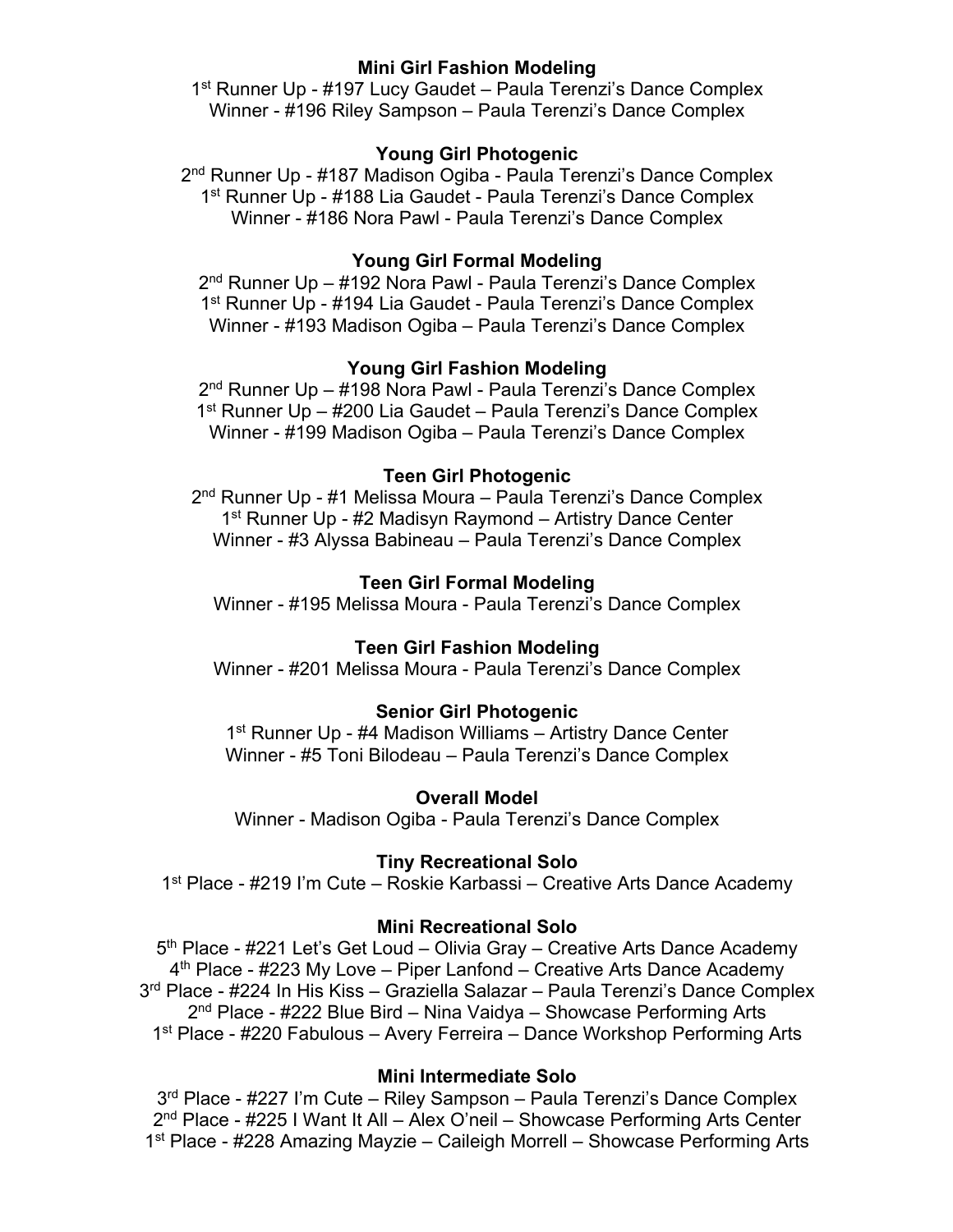## **Young Recreational Solo**

10<sup>th</sup> Place - #208 Follow The Sun – Emma Young – Artistry Dance Center 9th Place – E#213 Good Bye Yellow Brick Road – Giavanna Angell – Dance Workshop Performing Arts

8<sup>th</sup> Place - #203 High Top Shoes – Willow Stegall – Showcase Performing Arts  $7<sup>th</sup>$  Place - #216 Already Gone – Lily Delaney – Studio A Dance Company 6<sup>th</sup> Place - #209 Fly To Your Heart – Gianna Delorenzo – Creative Arts Dance Academy 5<sup>th</sup> Place - #214 If The Shoe Fits – Callan Viola – Dance Workshop Performing Arts 4th Place - #206 Throw Back Love – Hannah Walsh – Paula Terenzi's Dance Complex 3<sup>rd</sup> Place - #205 Work Me Down – Isabella Kelley – Paula Terenzi's Dance Complex 2<sup>nd</sup> Place - #207 Pink Cadillac – Ellie Cammarata – Paula Terenzi's Dance Complex 1st Place - #210 Finding Wonderland – Rowan Mustone – Paula Terenzi's Dance Complex

### **Young Intermediate Solo**

10<sup>th</sup> Place - #283 Waving Through A Window – Ian Moitoso – Acton-Boxborough Dance Center 9th Place - #288 Born To Entertain – Lilly O'loughlin – Ellen's School of Dance 8th Place - #215 Crayola Colors – Alexa Ragano – Dance Workshop Performing Arts 7<sup>th</sup> Place - #287 Spanish Rose – Teah Marulanda – Dance Workshop Performing Arts  $6<sup>th</sup>$  Place - #281 Speaking French – Riley Russas – Dance Productions 5<sup>th</sup> Place - #292 The Arrival – Emmarose Taylor – Stadium of Dance 4th Place - #272 Arabian Desert – Mia Bombardier – Dance Productions  $4<sup>th</sup>$  Place - #289 Can You Hear Me – Lyla Berthelette – Dance Productions 3rd Place - #286 Square Root Of Possible – Nora Pawl – Paula Terenzi's Dance Complex 2nd Place - #290 Big Noise – Francesca Dellorusso – Paula Terenzi's Dance Complex 1st Place - #320 I Am What I Am – Madison Ogiba – Paula Terenzi's Dance Complex

### **Young Competitive Solo**

10<sup>th</sup> Place - #313 Baby I'm A Star – Ellie Parker – Ellen's School of Dance 9<sup>th</sup> Place - #312 Nightingale – Eleanor Mcbeth – The Dance Center 8<sup>th</sup> Place - #315 Synopsis – Brielle Boucher – The Dance Center  $7<sup>th</sup>$  Place - #311 Go Get It – Elizabeth Collins – Showcase Performing Arts Center 6<sup>th</sup> Place - #310 Pictures of You – Juliet Oliveira – Ellen's School of Dance 5<sup>th</sup> Place - #316 Cha Cha – Morgan Greene – Ellen's School of Dance 4th Place - #322 Tomorrow – Bianca Mitra – Ellen's School of Dance 3rd Place - #321 Autumn Leaves – Ellie Landry – The Dance Center 2nd Place - #310.1 Little Bird – Natalie Brito – TDS Dance Company 1st Place - #319 Antisocial – Raedyn Duong – Stadium of Dance

#### **Teen Recreational Solo**

2nd Place - #60 Sweet Dreams – Lorelai Garrahan – Dance Workshop Performing Arts 1<sup>st</sup> Place - #59 Confident – Linda Morgante – Creative Arts Dance Academy

#### **Teen Intermediate Solo**

10<sup>th</sup> Place - #22 Wondering – Sophia Floor – Karrie Stang's Gotta Dance 9<sup>th</sup> Place - #32 The Sunny Side – Catarina Carvalho – Dance Workshop Performing Arts 8<sup>th</sup> Place - #24 Never Enough – Madison Finney – Karrie Stang's Gotta Dance 7<sup>th</sup> Place - #26 I'm A Good Girl – Evie Brunnenmeyer – Dance Productions 6th Place - #30 Fame – Isabella Richard – Dance Workshop Performing Arts 5th Place - #28 What A World We Live In – Isabella Angiuoni – Karrie Stang's Gotta Dance 4th Place - #39 Deep End – Emma Hadlock – Stadium Of Dance 3<sup>rd</sup> Place - #29 Story Of My Life – Ali Martel – Dance Workshop Performing Arts 2nd Place - #37 Face Your Fear – Jonathan Ortega – Stadium of Dance 1st Place - #27 Memory – Sydney Mccoy – All About Dance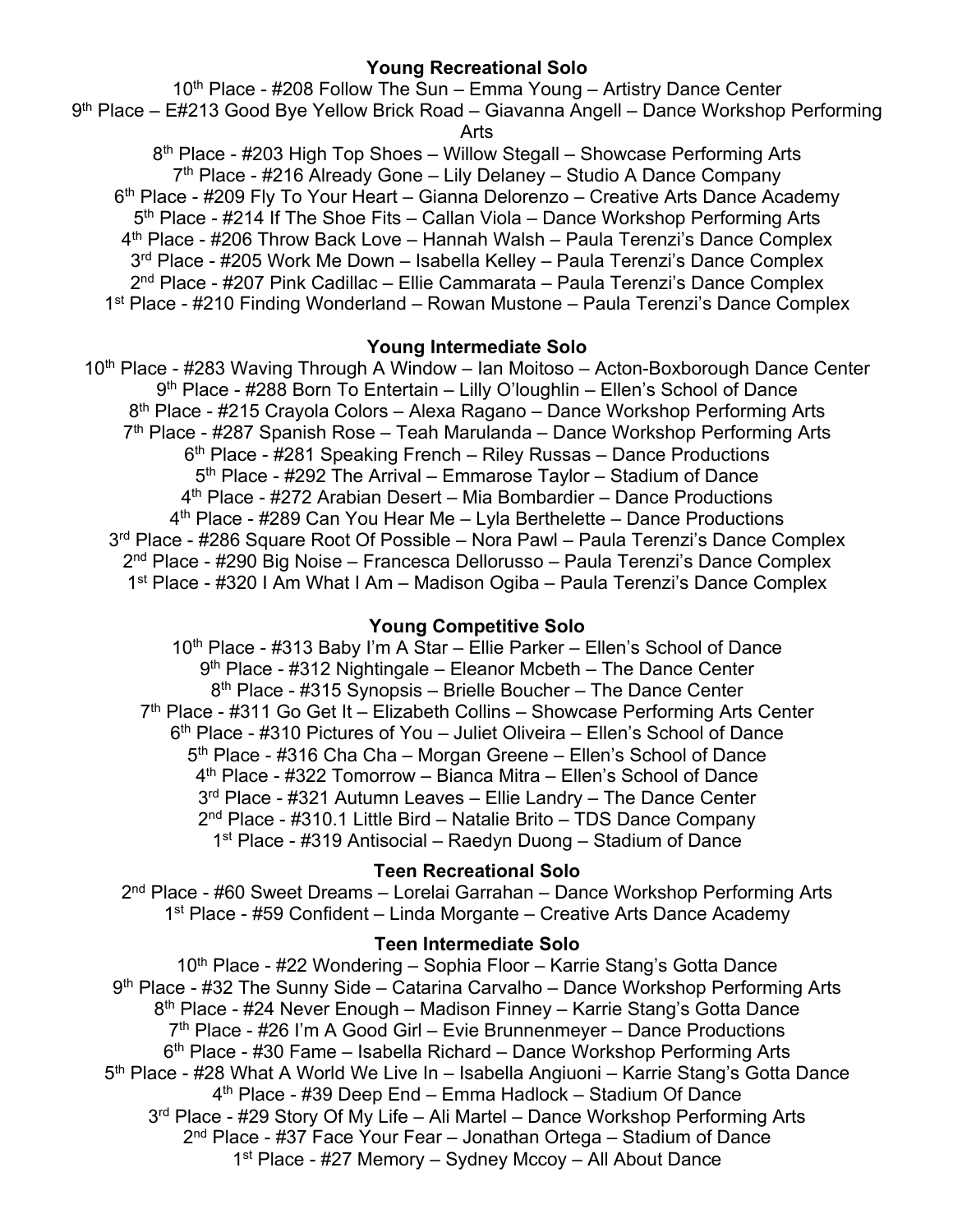# **Teen Competitive Solo**

10<sup>th</sup> Place - #73 The Voices – Makayla Rivera – Stadium of Dance  $9<sup>th</sup>$  Place - #94 Thataway – Emma Perry – Paula Terenzi's Dance Complex 8<sup>th</sup> Place - #82 Paint It Black – Alyssa Babineau – Paula Terenzi's Dance Complex 7<sup>th</sup> Place - #74 Half The World – Paige Daly – LaPierre School Of Dance 6th Place - #81 I'm In Here – Melissa Moura – Paula Terenzi's Dance Complex 5<sup>th</sup> Place - #90 I Got Love – Sofia Dellorusso – Paula Terenzi's Dance Complex 4th Place - #74.1 Bring You Back – Kelsey Conant – LaPierre School of Dance  $3<sup>rd</sup>$  Place - #95 God Bless America – Avery Anderson – K and M Studio 2nd Place - #104 Burden Down – Janessa Gomes – TDS Dance Company 1st Place - #80 Fallen Angel – Ava Barucci – K and M Studio

## **Senior Intermediate Solo**

9<sup>th</sup> Place - #133 Piece By Piece – Sydney Gordon – Studio A Dance Company 8th Place - #132 Yellow – Lilli Ellis – Karrie Stang's Gotta Dance 7<sup>th</sup> Place - #129 Human – Hannah Costanstino – Dance Workshop Performing Arts 6th Place - #131 River – Katie Clark – Karrie Stang's Gotta Dance 5th Place - #134 Rock Bottom – Christina Mason – Studio A Dance Company 4th Place - #128 Paradise – Cassie Russo – Dance Workshop Performing Arts 3<sup>rd</sup> Place - #130 Free Fallin' – Emma Ely – Karrie Stang's Gotta Dance 2nd Place - #135 Novelty – Caitlyn Wellington – Stadium of Dance 1st Place - #134.1 Train Wreck – Dance Workshop

## **Senior Competitive Solo**

10<sup>th</sup> Place - #148 Skin And Bones – Madelyn Guthrie – The Dance Center 9th Place - #156 Goodbye Yellow Brick Road – Antonia Bilodeau – Paula Terenzi's Dance Complex 8th Place - #161 Got It – Gianna Flynn – Ellen's School of Dance  $7<sup>th</sup>$  Place - #149 The Village – Braelyn Valente-Phillips – Acton-Boxborough Dance Center 6th Place - #146 Bella Ci Dormi – Grace Philion – Acton-Boxborough Dance Center 5<sup>th</sup> Place - #172 What's It Gonna Take – Delaney Canty – Artistry Dance Center  $4<sup>th</sup>$  Place - #164 Be Italian – Carys Lentine – TDS Dance Company 3rd Place - #167 Via Dolorosa – Jeana Dellorusso – Paula Terenzi's Dance Complex 2nd Place - #157.1 Revisit – Evan Fair – LaPierre School Of Dance 1st Place - #171 Dominant – Suehalie Colon – Stadium of Dance

## **Tiny Recreational Duo/Trio**

1<sup>st</sup> Place - #260 Lucy Leprechaun – Creative Arts Dance Academy

## **Mini Recreational Duo/Trio**

6th Place - #232 Better Together – Showcase Performing Arts Center 5<sup>th</sup> Place - #229 9 To 5 – Showcase Performing Arts Center 4<sup>th</sup> Place - #230 Footloose – Creative Arts Dance Academy 3<sup>rd</sup> Place - #239 Count On ME - Showcase Performing Arts Center 2<sup>nd</sup> Place - #234 Humble And Kind – Showcase Performing Arts Center 1<sup>st</sup> Place - #235 Crocodile Rock – Creative Arts Dance Academy

### **Mini Intermediate Duo/Trio**

1<sup>st</sup> Place - #238 Better Together – Karrie Stang's Gotta Dance

## **Young Recreational Duo/Trio**

5<sup>th</sup> Place - #241 Jailhouse Rock - Artistry Dance Center 4th Place - #236 Classic – Creative Arts Dance Academy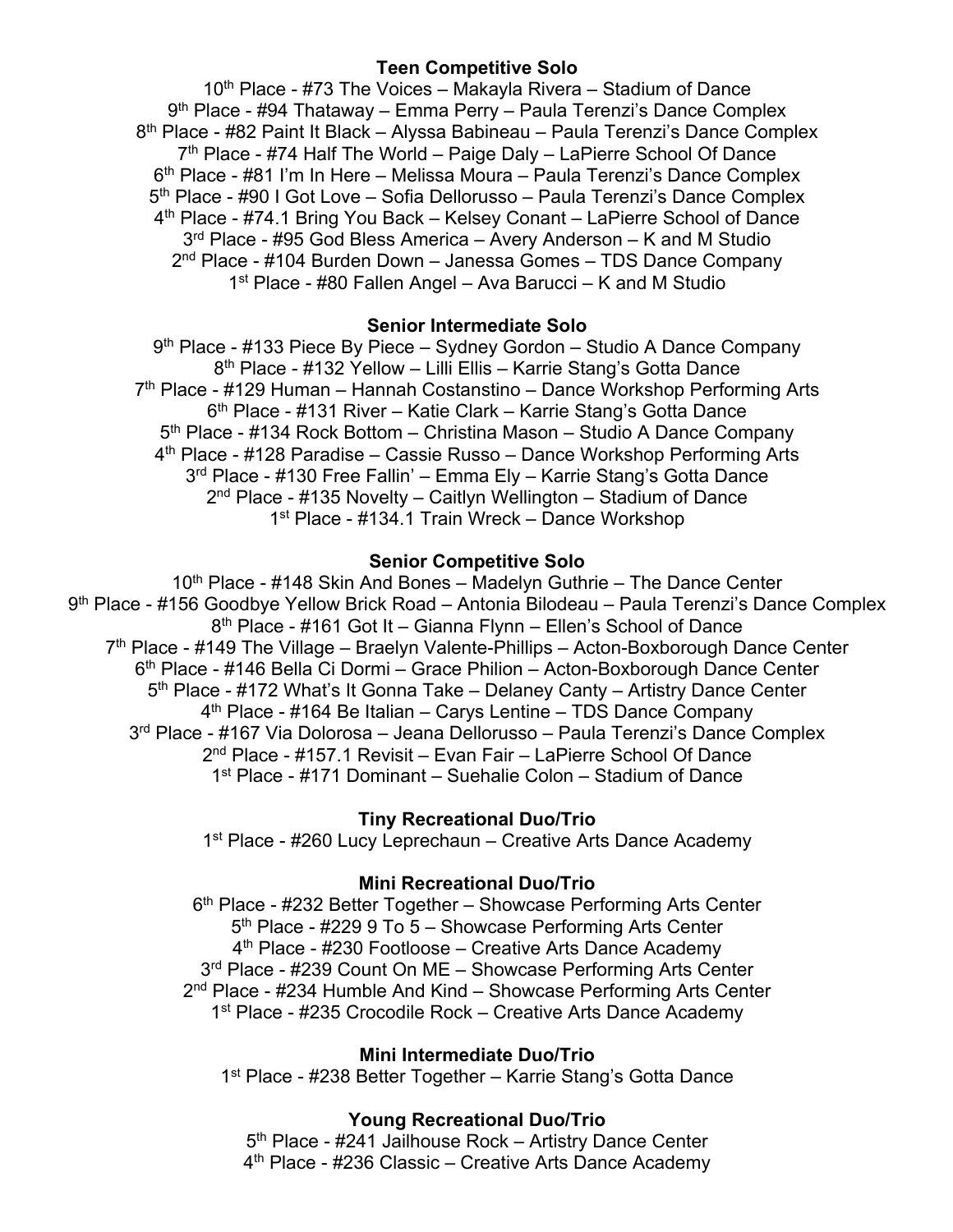3<sup>rd</sup> Place - #243 Glamorous - Dance Workshop Performing Arts 2<sup>nd</sup> Place - #242 Dancin' In The Streets – Creative Arts Dance Academy 1<sup>st</sup> Place - #240 Zero To Hero – Dance Workshop Performing Arts

#### **Young Intermediate Duo/Trio**

10<sup>th</sup> Place - #253 Keep It Undercover - Artistry Dance Center 9<sup>th</sup> Place - #254 Partner In Crime – Artistry Dance Center 8<sup>th</sup> Place - #250 Everybody Loves You – The Dancer's Corner At Tumble Kids Billerica 7<sup>th</sup> Place - #256 Feel It Still – The Dancer's Corner At Tumble Kids Billerica 6<sup>th</sup> Place - #255 Carried Me With You – Acton-Boxborough Dance Center 5<sup>th</sup> Place - #249 Sock Hop Swing – Paula Terenzi's Dance Complex 4<sup>th</sup> Place - #251 Me And My Shadow – Acton-Boxborough Dance Center 4<sup>th</sup> Place - #257 Fame – Karrie Stang's Gotta Dance 3<sup>rd</sup> Place - #258 Don't Worry About Me - Artistry Dance Center 2<sup>nd</sup> Place - #248 Boats And Birds – Dance Productions 1<sup>st</sup> Place - #252 Dance – Paula Terenzi's Dance Complex

## **Young Competitive Duo/Trio**

 $6<sup>th</sup>$  Place - #300 123 – The Dance Center 5<sup>th</sup> Place - #304 Puttin' On The Ritz – Ellen's School of Dance 4th Place - #303 Sea Cruise – Ellen's School of Dance 3<sup>rd</sup> Place - #299 Watching Sunrise – The Dance Center 2<sup>nd</sup> Place - #304.1 Rock Paper Scissors – The Dance Center 1<sup>st</sup> Place - #301 Don't Worry – Ellen's School of Dance

#### **Teen Intermediate Duo/Trio**

7<sup>th</sup> Place - #57 Superbloom - Artistry Dance Center 6<sup>th</sup> Place - #52 Legends Never Die – Karrie Stang's Gotta Dance 5th Place - #53 Forever Starts Today – Karrie Stang's Gotta Dance 4<sup>th</sup> Place - #56 Beggin – Dance Workshop Performing Arts 3<sup>rd</sup> Place - #51 Love Has No Limits – Artistry Dance Center 2<sup>nd</sup> Place - #54 Get Ready – Karrie Stang's Gotta Dance 1<sup>st</sup> Place - #55 Do You Feel Real – Dance Workshop Performing Arts

#### **Teen Competitive Duo/Trio**

10<sup>th</sup> Place - #114 Fabolous Feet – Paula Terenzi's Dance Complex 9th Place - #112 Never Alone – Artistry Dance Center 8<sup>th</sup> Place - #123 We Share Everything – Ellen's School of Dance 7<sup>th</sup> Place - #111 Dollhouse Madness – Artistry Dance Center  $6<sup>th</sup>$  Place - #121 What Is This Feeling – Artistry Dance Center 5<sup>th</sup> Place - #119 Dance – Ellen's School of Dance 4th Place - #125 Even Though I'm Gone – Showcase Performing Arts Center 3<sup>rd</sup> Place - #122 I Can't Do It Alone – Paula Terenzi's Dance Complex 2<sup>nd</sup> Place - #113 Rather Be – Paula Terenzi's Dance Complex 1<sup>st</sup> Place - #124 Let's Be Bad – Ellen's School of Dance

#### **Senior Competitive Duo/Trio**

9th Place - #137 Me Against The Music - Acton-Boxborough Dance Center 8<sup>th</sup> Place - #142 Friends Through It All – The Dance Center 7<sup>th</sup> Place - #138 Lone Digger - Acton-Boxborough Dance Center 6th Place - #140 Hold On To Me - Acton-Boxborough Dance Center 5<sup>th</sup> Place - #139 16 Tons – Ellen's School of Dance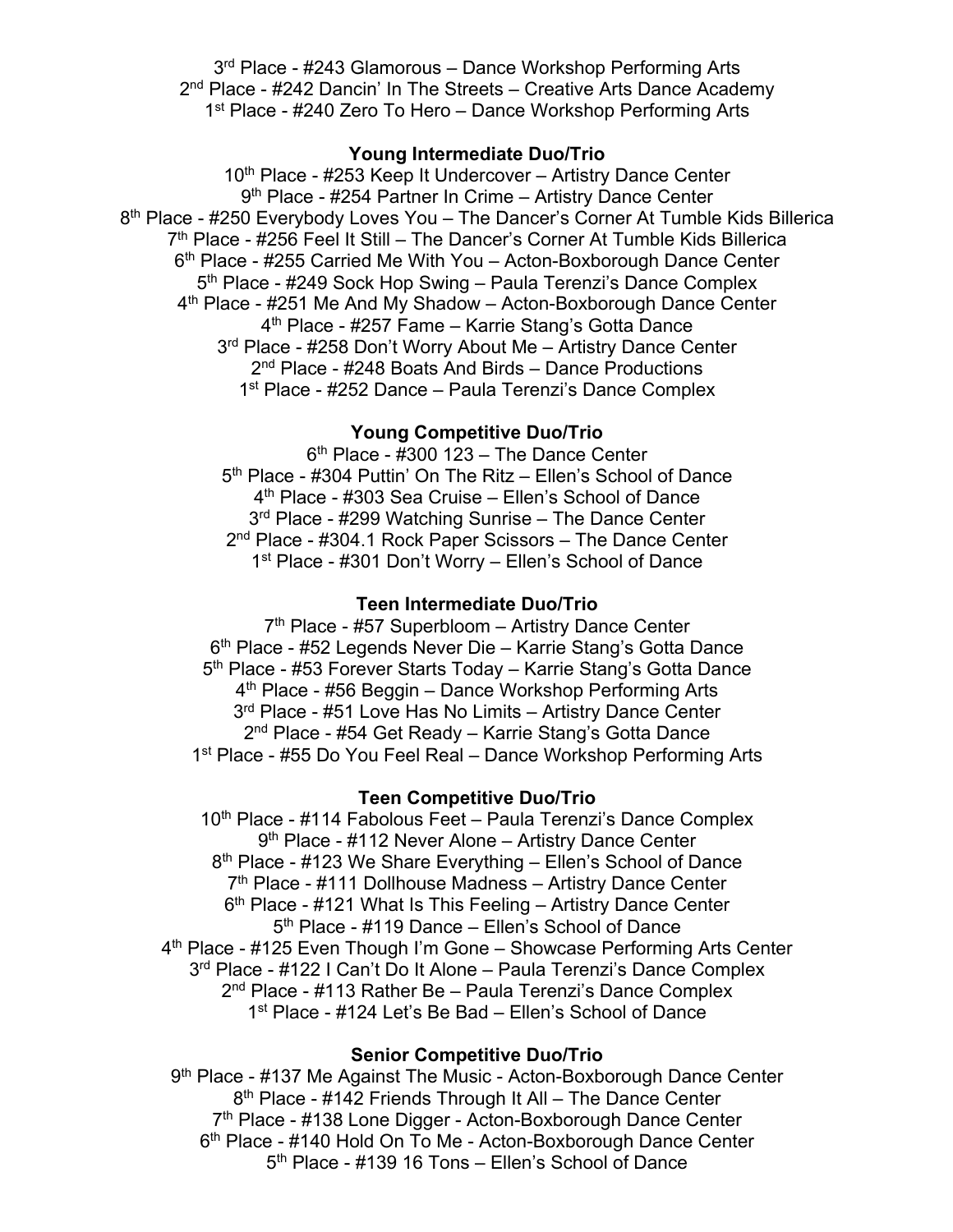4th Place - #143 We'll Be Alright – Artistry Dance Center 3<sup>rd</sup> Place - #130.1 Intersteller – Artistry Dance Center 2<sup>nd</sup> Place - #18 End Credits - Acton-Boxborough Dance Center 1<sup>st</sup> Place - #141 Footprints In The Sand – Paula Terenzi's Dance Complex

### **Mini Recreational Small Group**

2<sup>nd</sup> Place - #217 She Works Hard For The Money – Showcase Performing Arts Center 1<sup>st</sup> Place - #218 Princess Perfect – Dance Workshop Performing Arts

## **Mini Intermediate Small Group**

1<sup>st</sup> Place - #266 Hot Chocolate And Smores – Ellen's School of Dance

# **Young Recreational Small Group**

7<sup>th</sup> Place - #245 This Land – Dance Workshop Performing Arts  $6<sup>th</sup>$  Place - #261 Underneath The Christmas Tree – Creative Arts Dance Academy 5<sup>th</sup> Place - #259 Rescue You - Dance Workshop Performing Arts 4th Place - #307 Twistin' the Night Away – Showcase Performing arts Center 3<sup>rd</sup> Place - #244 Join The Circus – Paula Terenzi's Dance Complex 2<sup>nd</sup> Place - #262 Daft Punk – Mary Jane's School of Dance 1<sup>st</sup> Place - #264 Apple – Paula Terenzi's Dance Complex

#### **Young Intermediate Small Group**

 $10<sup>th</sup>$  Place - #306 Out Of Hiding – Artistry Dance Center 9<sup>th</sup> Place - #327 Hoops – Dance Productions 8<sup>th</sup> Place - #268 Candy Mash Up – Paula Terenzi's Dance Complex 7th Place - #335 I'm A Believer – Acton-Boxborough Dance Center 6<sup>th</sup> Place - #326 They Live In Me - Paula Terenzi's Dance Complex 5<sup>th</sup> Place - #309 Play That Sax – Dance Productions 4th Place - #330 Stand In The Light – Acton-Boxborough Dance Center 3<sup>rd</sup> Place - #325 Just A Game – The Dancer's Corner At Tumble Kids Billerica 2<sup>nd</sup> Place - #308 Puttin' On The Ritz – Acton-Boxborough Dance Center 1st Place - #334 Let There Be Drums – Mary Jane's School of Dance

#### **Young Competitive Small Group**

2nd Place - #293 Attention – Ellen's School of Dance 1<sup>st</sup> Place - #294 Hope – Ellen's School of Dance

#### **Teen Intermediate Small Group**

6th Place - #65 Britney – Dance Workshop Performing Arts 5<sup>th</sup> Place - #64 Woman Are Powerful – Dance Productions 4th Place - #49 I Put a Spell On You – Karrie Stang's Gotta Dance 3<sup>rd</sup> Place - #66 Soldier Keep On - Dance Workshop Performing Arts 2<sup>nd</sup> Place - #61 Take Me To Church - Dance Workshop Performing Arts 1<sup>st</sup> Place - #62 Build It Better – Karrie Stang's Gotta Dance

#### **Teen Competitive Small Group**

10<sup>th</sup> Place - #47.1 Hold On – Artistry Dance Center 9<sup>th</sup> Place - #44 Find Me – Showcase Performing Arts Center 8<sup>th</sup> Place - #33.1 Forgotten Love – Artistry Dance Center 7<sup>th</sup> Place - #40 Hall Of Fame – Showcase Performing Arts Center 6th Place - #41 All-In – Artistry Dance Center 5<sup>th</sup> Place - #46 Bottled Up – Artistry Dance Center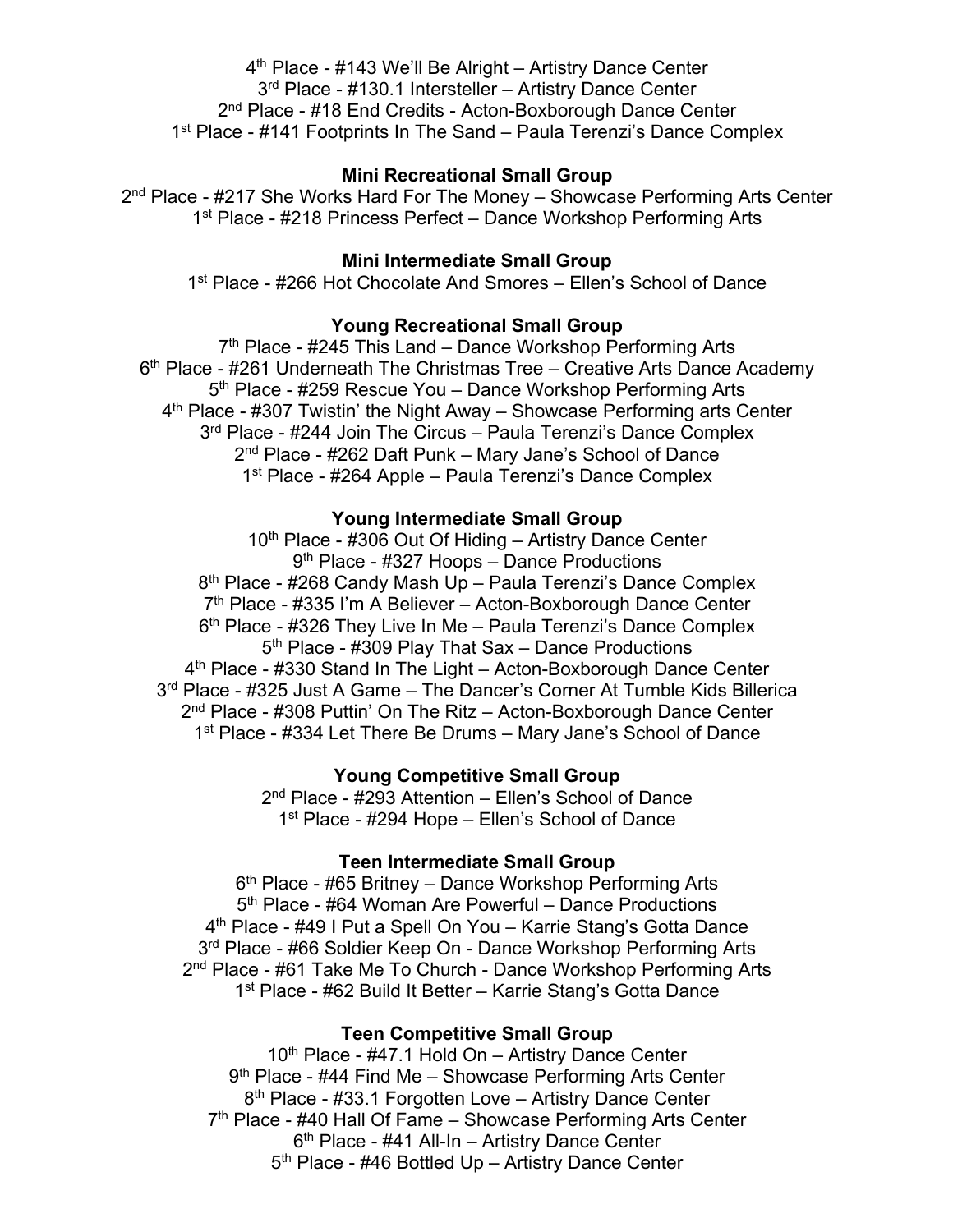4th Place - #47 For Mom – Ellen's School of Dance 3<sup>rd</sup> Place - #43 East Bound And Down – Mary Jane's School of Dance 2nd Place - #36 Can't Be Tamed – Ellen's School of Dance 1<sup>st</sup> Place - #42 Refugees – Ellen's School of Dance

## **Senior Intermediate Small Group**

1<sup>st</sup> Place - #184 Mercy – Karrie Stang's Gotta Dance

## **Young Recreational Large Group**

4<sup>th</sup> Place - #202 Lullaby For A Soldier – Dance Workshop Performing Arts 3<sup>rd</sup> Place - #267 Because We Can Can – Dance Workshop Performing Arts 3<sup>rd</sup> Place - #263 Barbie Chixz – Dance Workshop Performing Arts 2<sup>nd</sup> Place - #237 Jet Set – Dance Workshop Performing Arts 1<sup>st</sup> Place - #246 Kountry Kidz – Dance Workshop Performing Arts Center

#### **Young Intermediate Large Group**

9<sup>th</sup> Place - #297 Wedding Day – Dance Productions 8th Place - #296 Thieves In The Temple – Paula Terenzi's Dance Complex 7<sup>th</sup> Place - #269 Bailar – Dance Workshop Performing Arts 6<sup>th</sup> Place - #295 That IS So Fetch – Dance Workshop Performing Arts 5<sup>th</sup> Place - #247 East Bound And Down – Dance Workshop Performing Arts 4th Place - #270 Party Time – Ellen's School of Dance 3<sup>rd</sup> Place - #298 My Favorite Time Of The Year – Ellen's School of Dance 2<sup>nd</sup> Place - #274 Route 66 – Paula Terenzi's Dance Complex 1<sup>st</sup> Place - #305 Seussical – Paula Terenzi's Dance Complex

### **Teen Intermediate Large Group**

2<sup>nd</sup> Place - #50 It's All Coming Back To Me - Dance Workshop Performing Arts 1st Place - #67 The Story Of My Life – Karrie Stang's Gotta Dance

#### **Teen Competitive Large Group**

8<sup>th</sup> Place - #71 I've Got A Dream – Mary Jane's School of Dance 7<sup>th</sup> Place - #109 Good To Mama – Paula Terenzi's Dance Complex 6th Place - #108 Paint It Black – Mary Jane's School of Dance 5<sup>th</sup> Place - #105 Luck Be A Lady - Paula Terenzi's Dance Complex 4th Place - #70 Jailbreak – Ellen's School of Dance 3<sup>rd</sup> Place - #107 At This Table – Ellen's School of Dance 2<sup>nd</sup> Place - #126 Step In Time - Paula Terenzi's Dance Complex 1<sup>st</sup> Place - #69 You Say - Paula Terenzi's Dance Complex

#### **Senior Competitive Large Group**

3<sup>rd</sup> Place - #34 Stand By Me - Acton-Boxborough Dance Center 2<sup>nd</sup> Place - #58 My Favorite Things - Acton-Boxborough Dance Center 1<sup>st</sup> Place - #48 Cover Girl - Acton-Boxborough Dance Center

#### **Young Intermediate Line**

2<sup>nd</sup> Place - #337 From A Distance – Paula Terenzi's Dance Complex 1<sup>st</sup> Place - #324 Beethoven's Truth – Dance Workshop Perfroming Arts

#### **Teen Competitive Line**

2<sup>nd</sup> Place - #68 Get Happy - Acton-Boxborough Dance Center 1<sup>st</sup> Place - #63 Saddle Up – Ellen's School of Dance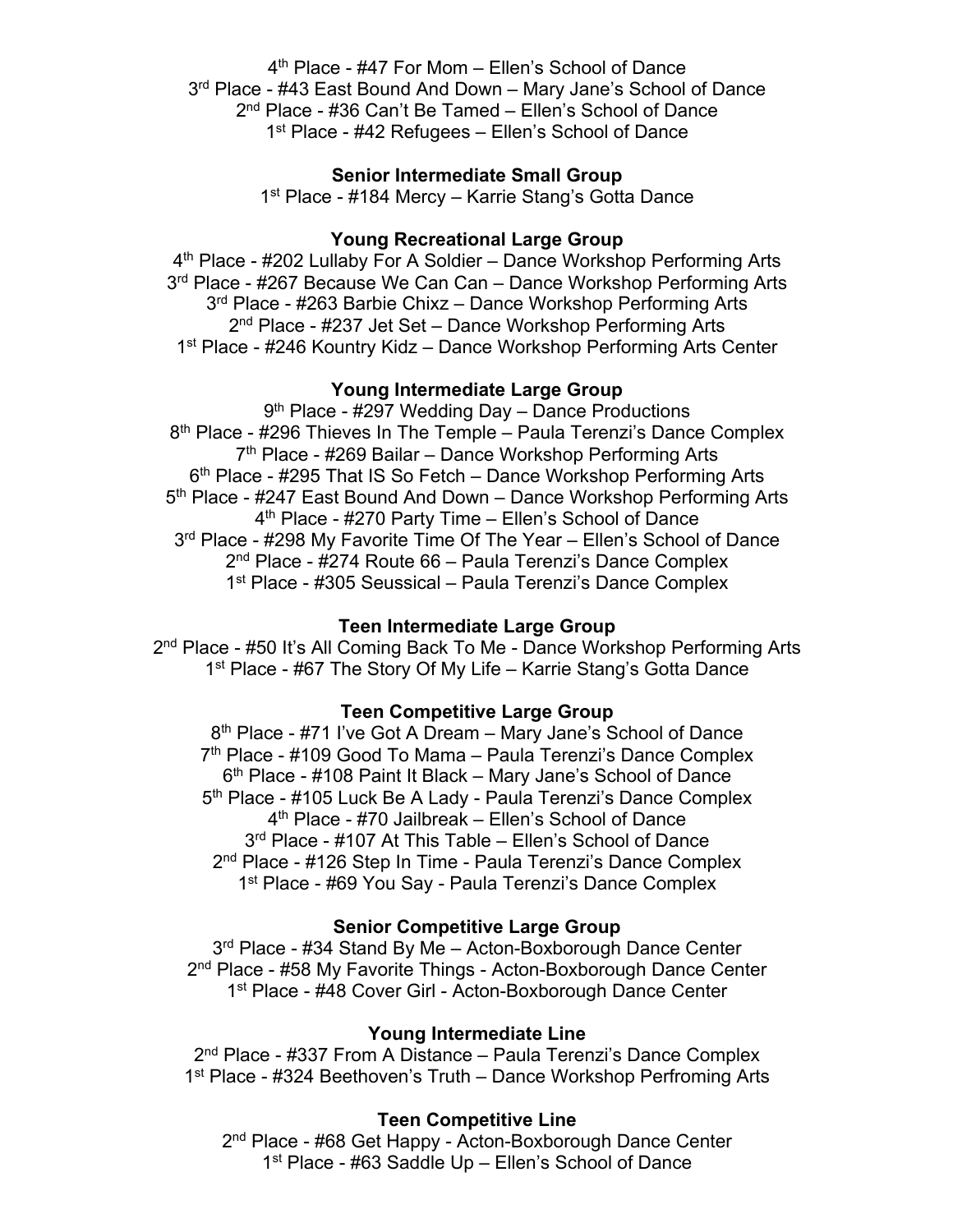## **Young Recreational Production**

1<sup>st</sup> Place - #265 Celebration – Showcase Performing Arts Center

#### **Young Competitive Production**

1<sup>st</sup> Place - #336 The Toys Come To Life – Ellen's School of Dance

**ADCC Studio of Excellence Award** – Paula Terenzi's Dance Complex

### **Judges Choice Awards Outstanding Entertainment**

#41 All In – Artistry Dance Center #71 I've Got A Dream – Mary Jane's School of Dance #164 Be Italian – Carys Lentine – TDS Dance Company #299 9 To 5 – Showcase Performing Arts Center #297 Wedding Day – Dance Productions

#### **Showmanship**

#65 Britney – Dance Workshop Performing Arts #70 Jailbreak – Ellen's School of Dance #130.1 Intersteller – Artistry Dance Center #260 Lucky Leprechaun – Creative Arts Dance Academy #292 The Arrival – Stadium of Dance

## **Technical Excellence**

#39 Deep End – Stadium Of Dance #80 Fallen Angel – K and M Studio #157.1 Revisit – Evan Fair – LaPierre School of Dance #248 Boats And Birds – Dance Productions #290 Big Noise – Paula Terenzi's Dance Complex

#### **Emotional Execution**

#18 End Credits - Acton-Boxborough Dance Center #104 Burden Down – TDS Dance Company #141 Footprints In The Sand – Paula Terenzi's Dance Complex #258 Don't Worry About Me – Artistry Dance Center Don't Worry – Ellen's School of Dance

## **Outstanding Choreography**

#40 Hall of Fame – Showcase Performing Arts Center #105 Luck Be A Lady - Paula Terenzi's Dance Complex #139 16 Tons – Ellen's School of Dance #240 Zero To Hero – Dance Workshop Performing Arts #304.1 Rock Paper Scissors – The Dance Center

#### **Overall High Point**

**Student Choreography** - #149 The Village – Braelyn Valente-Phillips - Acton-Boxborough Dance **Center** 

**Recreational Solo/Duo/Trio** - #240 Zero To Hero – Dance Workshop Performing Arts **Recreational Group/Line/Production** - #264 Apple – Paula Terenzi's Dance Complex **Intermediate Solo/Duo/Trio** - #320 I Am What I Am – Madison Ogiba – Paula Terenzi's Dance **Complex** 

**Intermediate Group/Line/Production** - #324 Beethoven's Truth – Dance Workshop Performing Arts **Competitive Solo/Duo/Trio** - #80 Fallen Angel – Ava Barucci – K and M Studio **Competitive Group/Line/Production** - #336 The Toys Come To Life – Ellen's School of Dance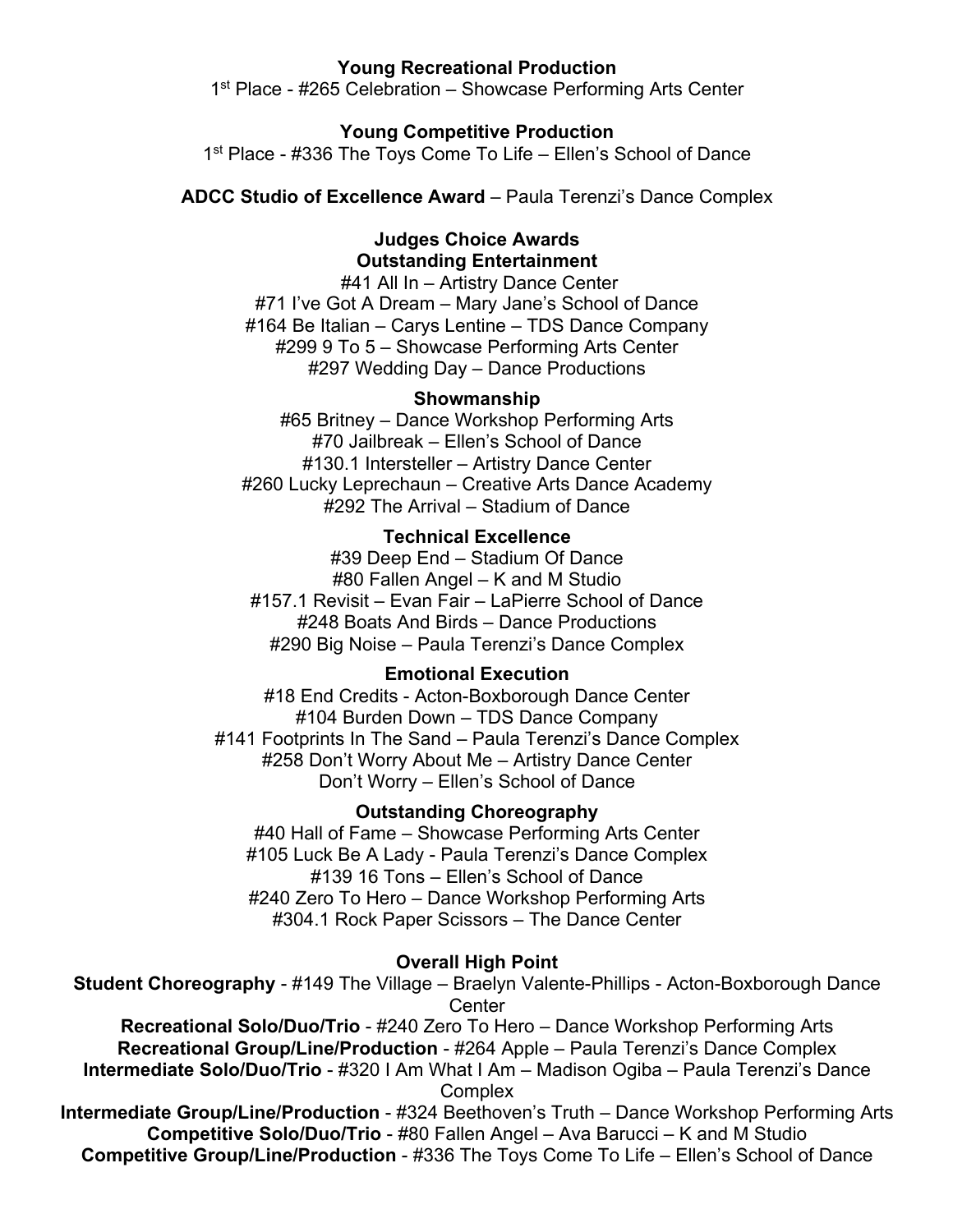### **Artistic Adventure Selections**

#18 End Credits - Acton-Boxborough Dance Center #36 Can't Be Tamed – Ellen's School of Dance #43 East Bound And Down – Mary Jane's School of Dance #55 Do You Feel Real – Dance Workshop Performing Arts #58 My Favorite Things - Acton-Boxborough Dance Center #60.1 Rule The World – Paula Terenzi's Dance Complex #61 Take Me To Church – Dance Workshop Performing Arts #62 Build It Better – Karrie Stang's Gotta Dance #66 Soldier Keep On – Dance Workshop Performing Arts #69 You Say - Paula Terenzi's Dance Complex #70 Jailbreak – Ellen's School of Dance #71.1 Garden Of Eden – Artistry Dance Center #74 Half The World – LaPierre School Of Dance #79 Fly Away – Ellen's School of Dance #83 Sparrow – TDS Dance Company #86 That's Life – LaPierre School Of Dance #96 Little Me – K and M Studio #98 That Man – Artistry Dance Center #121 What Is This Feeling – Artistry Dance Center #134.1 Train Wreck – Dance Workshop #139 16 Tons – Ellen's School of Dance #149 The Village - Acton-Boxborough Dance Center #153 Fire On Fire – Artistry Dance Center #157.1 Revisit – LaPierre School Of Dance #169 Le Jazz Hot - Acton-Boxborough Dance Center #207 Pink Cadillac – Paula Terenzi's Dance Complex #210 Finding Wonderland – Paula Terenzi's Dance Complex #215 Crayola Colors – Dance Workshop Performing Arts #220 Fabulous – Dance Workshop Performing Arts #239 Count On Me – Showcase Performing Arts Center #244 Join The Circus – Paula Terenzi's Dance Complex #277 Brand New You – Showcase Performing Arts Center #278 Mack The Knife – Acton-Boxborough Dance Center #288 Born To Entertain – Ellen's School of Dance #319 Antisocial – Stadium of Dance #322 Tomorrow – Ellen's School of Dance

#### **Elite Team Selections**

#8 Fallout - Acton-Boxborough Dance Center #17 Into You – Stadium of Dance #18 End Credits - Acton-Boxborough Dance Center #22 Wondering – Karrie Stang's Gotta Dance #24 Never Enough – Karrie Stang's Gotta Dance #26 I'm A Good Girl – Dance Productions #29 Story Of My Life – Dance Workshop Performing Arts #30 Fame – Dance Workshop Performing Arts #32 The Sunny Side – Dance Workshop Performing Arts #36 Can't Be Tamed – Ellen's School of Dance #37 Face Your Fear – Stadium of Dance #39 Deep End – Stadium of Dance #43 East Bound And Down – Mary Jane's School of Dance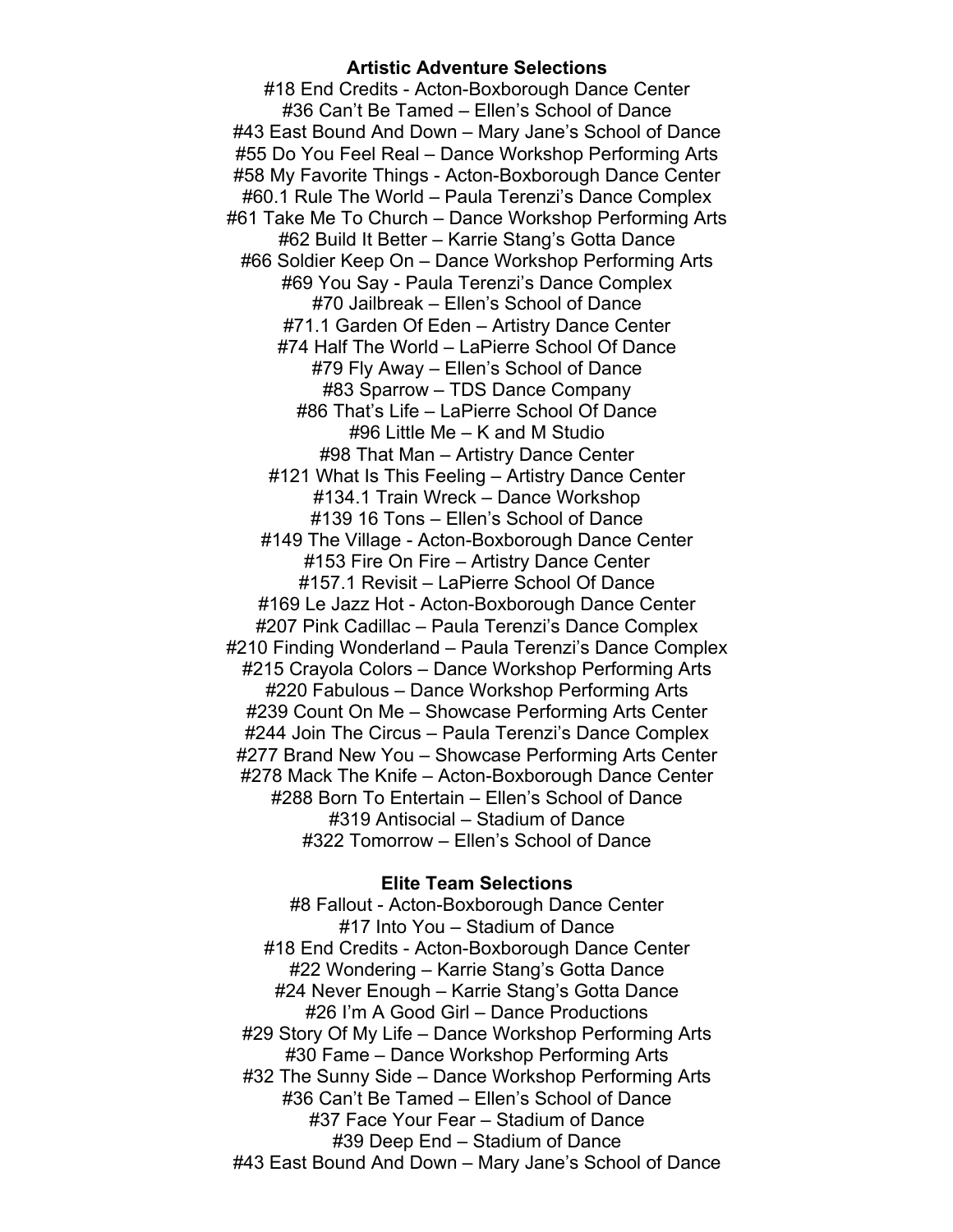#48 Cover Girl - Acton-Boxborough Dance Center #55 Do You Feel Real – Dance Workshop Performing Arts #58 My Favorite Things - Acton-Boxborough Dance Center #60.1 Rule The World – Paula Terenzi's Dance Complex #61 Take Me To Church – Dance Workshop Performing Arts #62 Build It Better – Karrie Stang's Gotta Dance #66 Soldier Keep On – Dance Workshop Performing Arts #69 You Say - Paula Terenzi's Dance Complex #70 Jailbreak – Ellen's School of Dance #71.1 Garden Of Eden – Artistry Dance Center #73 The Voices – Stadium of Dance #74 Half The World – LaPierre School Of Dance #74.1 Bring You Back – LaPierre School of Dance #75 Us – Acton-Boxborough Dance Center #77 Youth – Artistry Dance Center #79 Fly Away – Ellen's School of Dance #80 Fallen Angel – K and M Studio #81 I'm In Here – Paula Terenzi's Dance Complex #82 Paint It Black – Paula Terenzi's Dance Complex #83 Sparrow – TDS Dance Company #85 Half The Man – Artistry Dance Center #86 That's Life – LaPierre School Of Dance #90 I Got Love – Paula Terenzi's Dance Complex #92 Hold On To Me – Ellen's School of Dance #94 Thataway – Paula Terenzi's School of Dance #101 Tainted Love - Paula Terenzi's School of Dance #104 Burden Down – TDS Dance Company #107 At This Table – Ellen's School of Dance #125 Even Though I'm Gone – Showcase Performing Arts Center #128 Paradise – Dance Workshop Performing Arts #131 River – Karrie Stang's Gotta Dance #134.1 Train Wreck – Dance Workshop #135 Novelty – Stadium of Dance #138 Lone Digger - Acton-Boxborough Dance Center #139 16 Tons – Ellen's School of Dance #140 Hold On To Me - Acton-Boxborough Dance Center #141 Footprints In The Sand – Paula Terenzi's Dance Complex #144 Overheated - Acton-Boxborough Dance Center #146 Bella Ci Dormi - Acton-Boxborough Dance Center #149 The Village - Acton-Boxborough Dance Center #153 Fire On Fire – Artistry Dance Center #157.1 Revisit – LaPierre School Of Dance #166 Her – Ellen's School of Dance #167 Via Dolorosa – Paula Terenzi's Dance Complex #171 Dominant – Stadium of Dance #205 Work Me Down – Paula Terenzi's Dance Complex #206 Throw Back Love – Paula Terenzi's Dance Complex #207 Pink Cadillac – Paula Terenzi's Dance Complex #210 Finding Wonderland – Paula Terenzi's Dance Complex #214 If The Shoe Fits – Dance Workshop Performing Arts #215 Crayola Colors – Dance Workshop Performing Arts #220 Fabulous – Dance Workshop Performing Arts